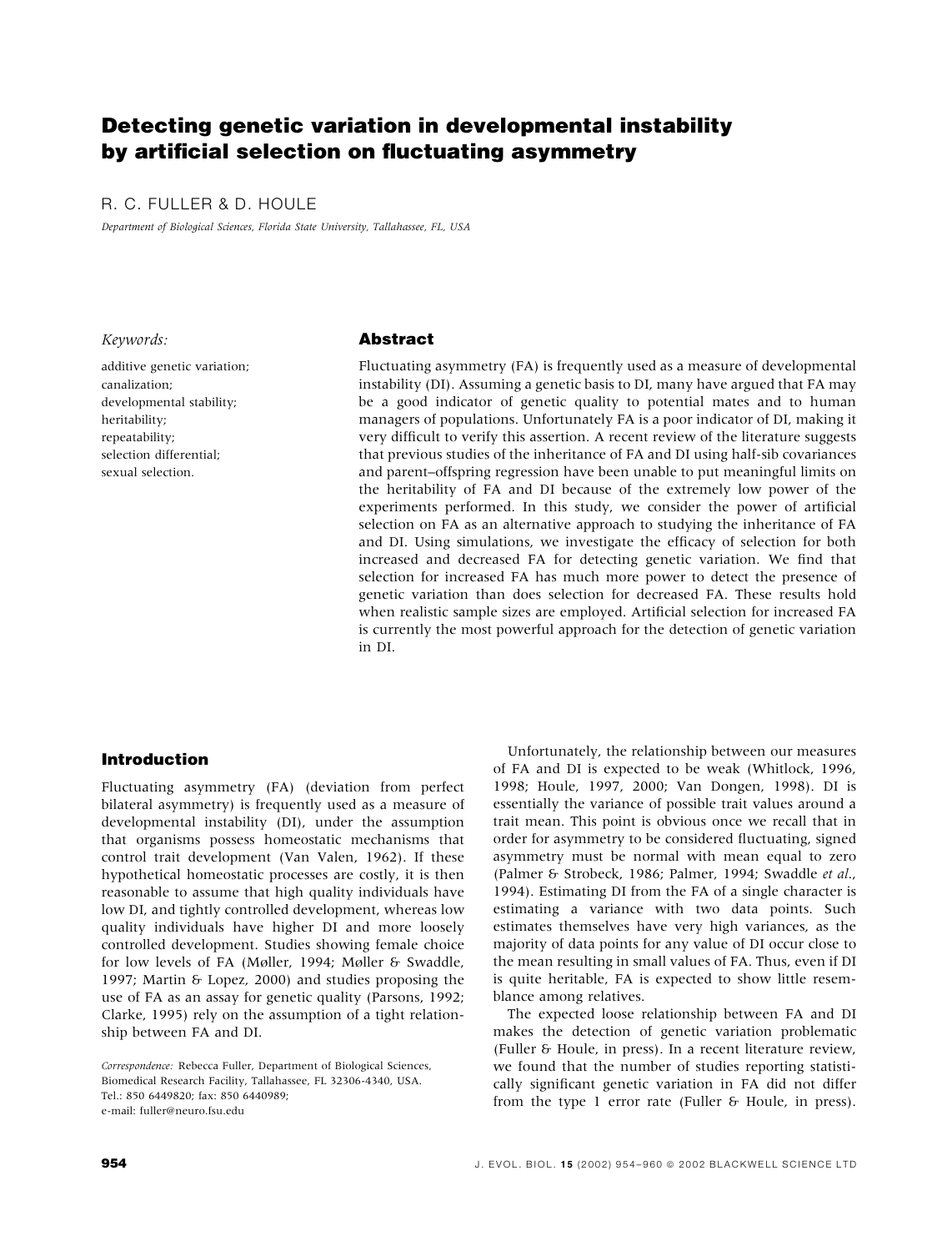Furthermore, data simulations indicated that parent– offspring regressions have essentially no power to detect additive genetic variation in FA and DI. Paternal half-sib breeding designs had more power than parent–offspring regressions but still required unrealistically large sample sizes to achieve high power for the most common conditions. These findings cast a pall of uncertainty over the question of whether FA and DI are heritable; there is little convincing evidence of heritability of FA on the one hand, but on the other hand the vast majority of studies that have been performed have no power to detect biologically important levels of inheritance.

In our previous paper, we did not consider the use of selection experiments to estimate additive variance in FA and DI. Selection experiments have been infrequently used for this purpose (Reeve, 1960; Breuker, 2002) but could be useful by allowing the accumulation of small effects over many generations. In this paper, we ask how effective is selection on FA at changing DI using a simulation model.

# Model FA and DI

This model used to simulate selection on FA follows that developed in Fuller & Houle (in press), where the SAS code that implements a very similar model is available. Briefly, variation in DI was assumed to reflect lognormally distributed additive genetic, maternal and environmental deviations. We assume that the distribution of DI is log-normal. The log-normal distribution is well suited for traits such as DI near a limiting boundary, where genetic effects are likely to be proportional, rather than additive.

We assume that FA is measured from the difference between measurements of a bilaterally symmetrical character on each side of the body. Trait values for the two sides of an individual are drawn from a normal distribution with variance that equals DI, and a trait mean that does not differ among individuals. FA is the absolute value of the difference between two such trait values (i.e. left and right sides). In these simulations we set the trait mean to an arbitrary value of 10, and the coefficient of variation of the trait to 0.0665, a value that is close to the mean value found in a literature review (Fuller & Houle, in press). Our implementation of this model was thoroughly tested with simulations (data not shown).

We used our model to generate populations in which we selected for increased and decreased FA. We then attempted to detect genetic variation in DI from the observed response. We address the following questions: (1) Does selection on FA effectively generate selection on DI? (2) Does the direction of selection (i.e. increased FA vs. decreased FA) produce qualitatively different results? (3) How do the following parameters affect our ability to detect genetic variation in DI: mean-standardized variation in DI (CV<sub>DI</sub>), heritability of DI ( $h_{\rm D I}^2$ ), and strength of selection (B)?

We simulated selection in populations of 1000 individuals. Selection was applied to this population, and the selection differential for DI calculated on the log scale. The mean DI of the next generation was assumed to follow from the breeder's equation (Falconer & Mackay, 1996). We then simulated another 1000 individuals with this new value of DI. We calculated the response to selection for FA and DI as the difference in those variables between generations.

We simulated three levels of mean-standardized variation in DI, labelled low variation  $(CV_{DI} = 0.1)$ , medium variation ( $CV_{DI} = 0.5$ ), and high variation  $(CV<sub>DI</sub> = 1.0)$ . We also simulated three heritabilities of DI on the log scale:  $h_{\text{DI}}^2 = 0.1$ , 0.4, or 0.8. Finally, we simulated strengths of selection  $(B)$ , the proportion of individuals chosen as parents, of 1, 5 and 10%. For each combination of parameters we simulated five replicate lines selected for increased FA and five replicate lines selected for decreased FA.

We analysed selection differentials and responses to selection separately for lines selected for increased and decreased FA. We used ANOVA to examine the effects of parameters. All simulations and analyses were performed using SASv.8 (SAS Institute, Inc., Cary, NC, USA).

## **Results**

#### Selection differentials

Fluctuating asymmetry selection differentials were on average 2.5 times higher in lines selected for increased FA (hereafter referred to as up lines) than in lines selected for decreased FA (hereafter referred to as down lines). Figure 1a–c shows mean selection differentials on FA for both up and down lines. For up lines, selection differentials were 1.89 and 1.28 times higher under high  $(B = 0.01)$  and intermediate  $(B = 0.05)$  strengths of selection than under low selection  $(B = 0.10)$  $(F_{2,126} = 838.73, P < 0.001)$ . Similarly, selection differentials for FA were highest when there was high variation in the base population. The selection differentials for FA when variation in DI was high and medium were 1.45 and 1.08 times higher than when variation in DI was low  $(F_{2,126} = 196.57, P < 0.001)$ .

Differences in FA selection differentials between strengths of selection and levels of variation in DI were much lower in down lines. Selection differentials from down lines under high and intermediate selection strengths were 1.09 and 1.03 times larger in magnitude than differentials from the low strength of selection treatment ( $F_{2,126} = 84.38$ ,  $P < 0.001$ ). Selection differentials were higher in magnitude variation in DI was low  $(S = -0.71)$  than when variation in DI was medium  $(S = -0.70)$  or high  $(S = -0.68)$   $(F_{2,126} = 115.47,$  $P < 0.001$ ). However, these differences are quite small in magnitude.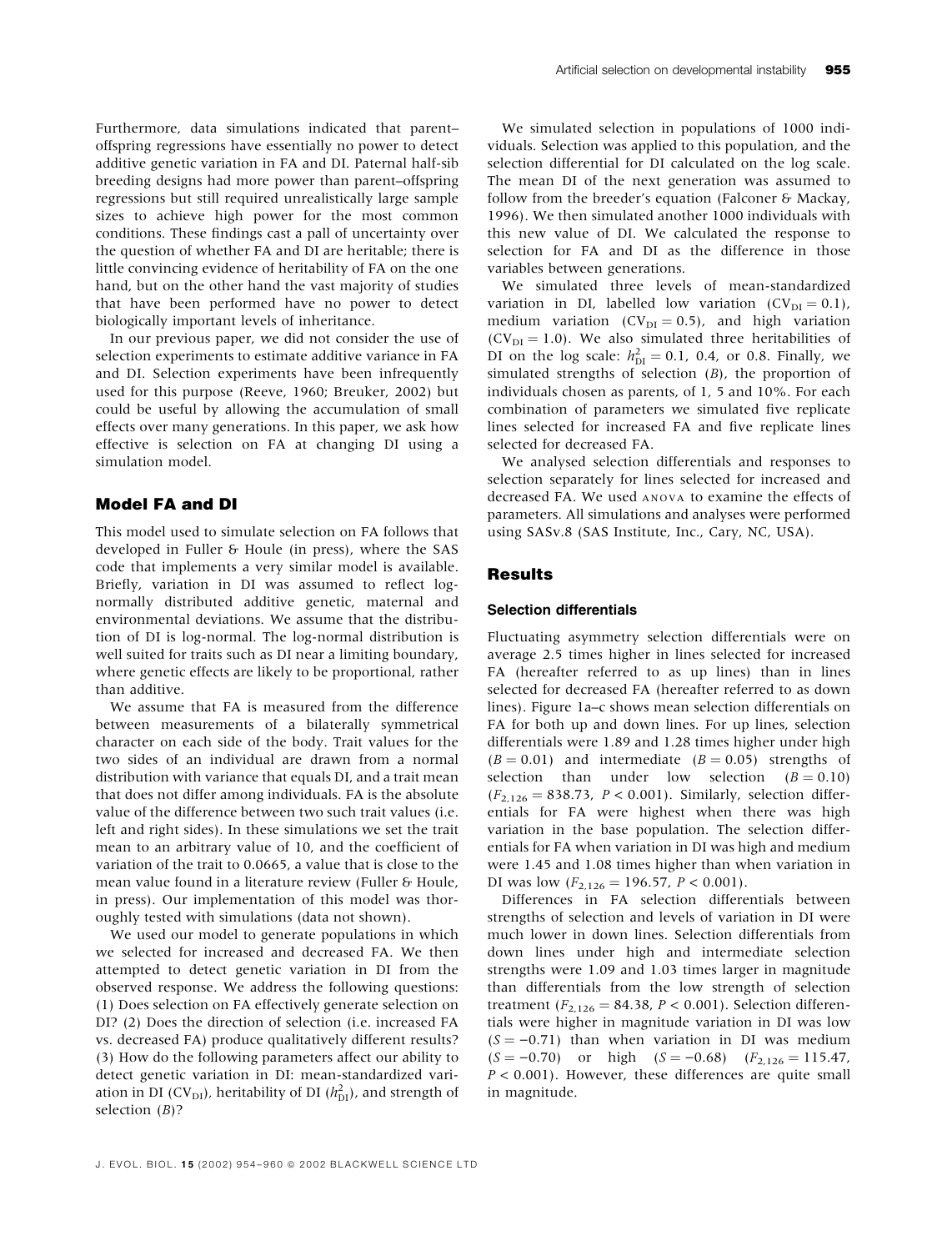

Fig. 1 Selection differentials for both up (stipled bars) and down (black bars) selection on FA. Means and SD are shown.  $n = 15$  for each mean. Graphs a, b, and c show the results for selection differentials on FA. Graphs d, e, and f show the results for the selection differentials on DI. Results are shown for three different strengths of selection ( $B = 0.01$ , 0.05, or 0.10). This means that 1, 5 or 10% of the animals in the base population are used to create the next generation.

The purpose of selecting on FA is to indirectly select on DI. The differences between up and down lines, strengths of selection, and levels of variation in DI were much larger for DI selection differentials than those for FA. Figure 1d–f shows mean DI selection differentials as a result of selection for increased and decreased FA. The absolute magnitude of DI selection differentials in up lines was 5.5 times greater than those in down lines. For up lines, high and intermediate strengths of selection generated DI differentials that were 2.56 and 1.43 times those under low strengths of selection ( $F_{2,126} = 133.943$ ,  $P < 0.001$ ). Variation in DI had particularly large effects on DI differentials  $(F_{2,126} = 821.844, P < 0.001)$ . DI differentials from up lines with high and medium levels of variation in DI were 89 and 24 times higher than differentials from lines with low levels of variation in DI.

Variation in DI also had effects on DI differentials from down lines  $(F_{2,126} = 98.012, P < 0.001)$ . DI differentials were higher in magnitude when variation in DI was high  $(S = -0.07)$  or medium  $(S = -0.05)$  than when variation in DI was low  $(S = 0.001)$ . Note that this occurred despite

the fact that FA differentials from down lines were slightly higher when variation in DI was low. Strength of selection had no appreciable effect on DI differentials from down lines (Fig. 1,  $F_{2,126} = 0.144$ ,  $P = 0.866$ ).

#### Response to selection

In order to detect a significant response to selection on FA, there must first be a significant response in DI. The response to selection in DI largely mirrored the DI selection differentials. The response to selection in DI was 5.3 times higher on average for up lines than for down lines (data not shown). DI responses to selection in up lines differed from 0 in 22 of 27 cases. In contrast, DI response to selection differed from zero in 12 of 27 cases. In general, responses were greatest when selection was strong, heritability was high, and variation in DI in the population was high.

In order to detect a response to selection, the response in DI must be manifested through FA. The probability of detecting genetic variation is further weakened by this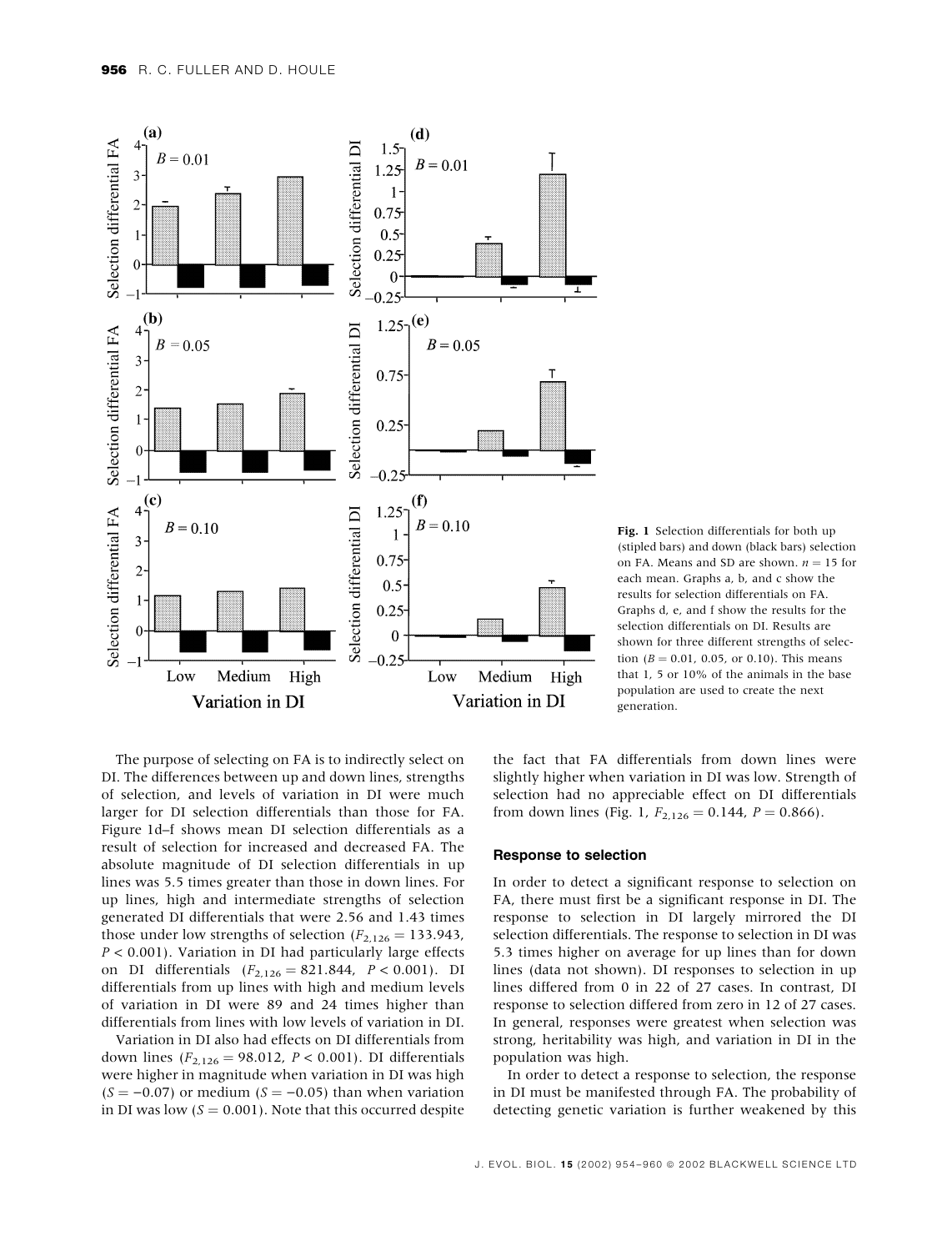last step. Figure 2 shows the FA responses to selection for both increased and decreased FA. The FA response to selection was 3.5 times greater for up lines than for down lines (Fig. 2). As with DI responses, the strength of selection ( $F_{2,108} = 100.58$ ,  $P < 0.001$ ), the variation in DI  $(F_{2,108} = 777.17, P < 0.001)$ , DI heritability  $(F_{2,108} =$ 394.12,  $P < 0.001$ ), and the interaction between DI heritability and variation in DI  $(F_{4,108} = 135.59)$ ,  $P < 0.001$ ) had the strongest effects. In addition, all of the possible combinations between these three factors accounted for significant amounts of variation. FA

responses to selection differed from zero in 16 of 27 cases (Fig. 2). Note that a significant response in FA was only detected for treatments from which a significant response was detected for DI. Furthermore, six treatments that had a significant response in DI did not have a significant response in FA.

Among down lines, DI heritability  $(F_{2,108} = 9.42)$ ,  $P < 0.001$ ), variation in DI ( $F_{2,108} = 20.29$ ,  $P < 0.001$ ), and the interaction between DI heritability and variation in DI ( $F_{4,108}$  = 3.869, P < 0.001) had the strongest effects on FA response to selection. However, strength of



Fig. 2 Response to selection for FA. Results are shown for all combinations of selection strength,  $h_{\rm D I}^2$  and variation in DI. Note the change in scale on the y-axis. Means and SD are shown.  $n = 5$  in all cases. Stars over bars indicate responses to selection that differ from zero at  $P < 0.05$ . Crosses over bars indicate treatments where there was a significant response to selection for DI but not for FA.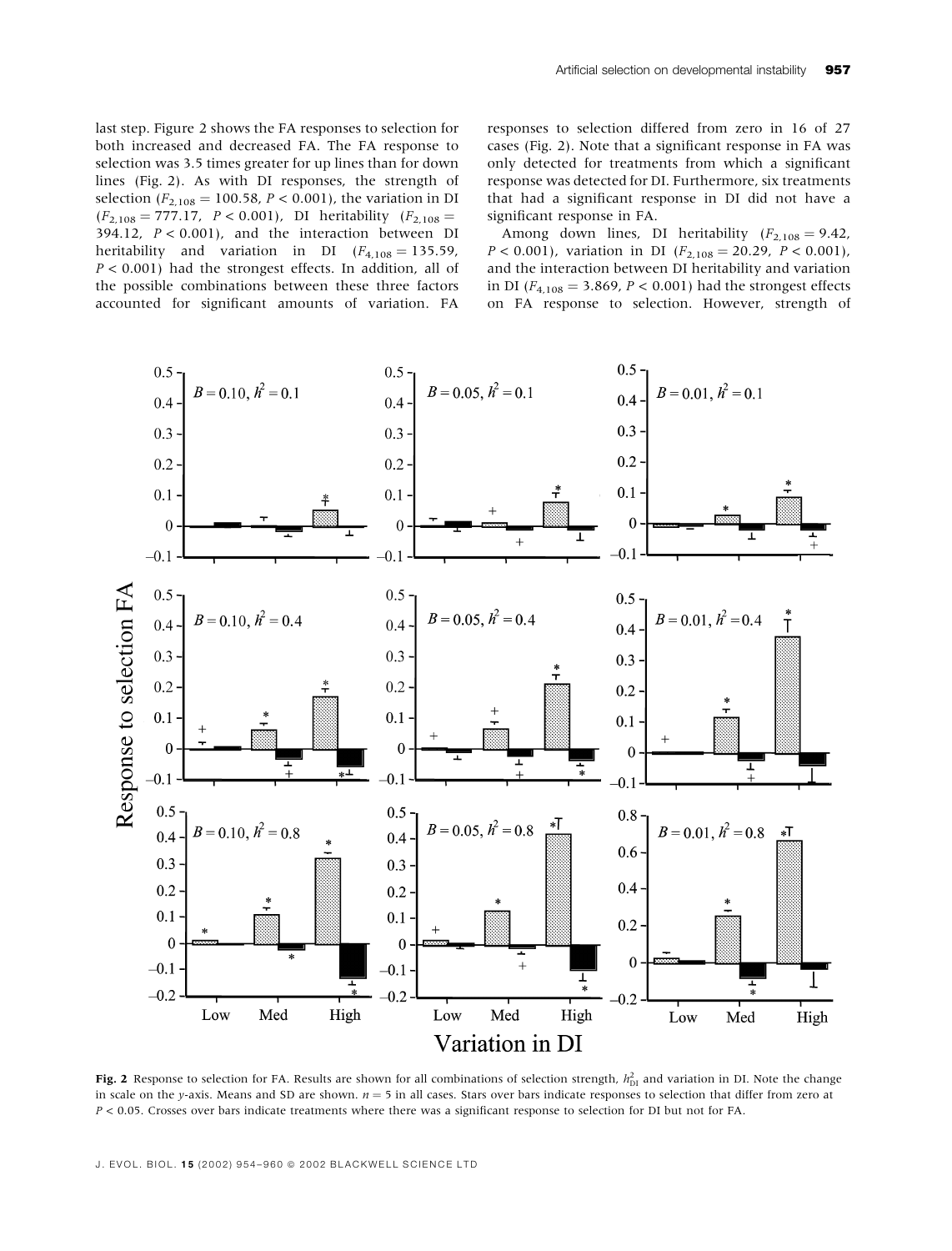selection had no significant effect  $(F_{2,108} = 0.388,$  $P = 0.679$ . The FA response to selection in down lines differed from zero in only 6 of 27 cases (Fig. 2).

## FA and power

The previous results suggest that genetic variation in FA (and therefore DI) is detectable when the true heritability of DI and population variation in DI are not low. However, these results were obtained for simulated selection experiments involving 1000 individuals per line. We next wanted to address the question of whether these results hold when more realistic sample sizes are employed. We repeated the simulations used above, but reduced the number of individuals in each line to 100. We simulated five lines selected for increased FA and five lines selected for decreased FA under each combination of strength of selection (0.01, 0.05, 0.10), DI heritability (0.1, 0.4, 0.8), and variation in DI (low, medium, high). We report the realized trait heritabilities for FA only.

Table 1 shows the realized trait heritabilities from lines for increased and decreased FA. Strength of selection had little effect on the realized trait heritabilities for either up or down FA lines. Six of nine realized FA heritabilities from up lines differed significantly from zero, and these occurred when variation in DI was medium or high. In contrast, realized FA heritabilities from down lines differed significantly from zero in only one of nine sets of parameters. This occurred when both variation in DI and the heritability of DI were high. There were no statistically significant differences in realized trait heritabilities between up and down lines, but this occurred because the variance in heritabilities from down lines was high.

# **Discussion**

The main conclusion of this study is that selection for decreased FA should be largely ineffective whereas selection for increased FA is much more likely to produce a significant increase in mean FA of a population provided that variation in DI and heritability of DI are

not low. These results stem largely from the fact that high values of FA are more informative than are low levels of FA. Under most conditions, an individual with a high level of FA is likely to have higher than average DI because an individual with low DI is unlikely to produce such a phenotype. In contrast, an individual with a low level of FA can have almost any value of DI. Low quality individuals with high levels of DI have a relatively high probability of producing traits with low FA. This happens because the expected distribution of traits is normal with the majority of trait realizations occurring close to the mean.

There are few selection experiments on FA that can be used to examine this prediction. Reeve (1960) performed two selection experiments on Drosophila melanogaster. In one experiment, he found that selection for decreased FA had a higher response than selection for increased FA, but this result is suspect because mean FA was decreasing in both lines. In the other experiment, Reeve found no changes in FA until generation 4 when the two lines diverged. This was a transient effect, and the difference was not maintained throughout subsequent generations. Interpreting these experiments is difficult primarily because the base population was quite small (about 70) and the strength of selection was somewhat weak (15– 20%). Breuker (2002) selected for decreased FA in eyespots of Bicyclus anynana and found no significant response.

Selection for increased FA in a single trait should allow investigators to examine the question of whether genetic variation in DI exists at all. Some have assumed that FA is indicative of an organism-wide trait (or coadapted gene complex) that controls homeostasis of trait development (Clarke, 1994; Lens & Van Dongen, 1999; Leung et al., 2000). If such a trait exists, then it is critically important for the function of individual traits as well as the overall functioning of the organism. However, skeptics have doubted this idea pointing out that FA of different traits expressed in a single individual are usually not positively correlated, as well as the fact that physiologists cannot point to any known mechanisms which would provide DI across many traits (Markow, 1995; Klingenberg &

| $DIh^2$ | Variation in DI | Realized $h^2$ FA (up) | Realized $h^2$ FA (down) |
|---------|-----------------|------------------------|--------------------------|
| 0.1     | Low             | 0.0023(0.0118)         | $-0.0077$ (0.0285)       |
| 0.4     | Low             | 0.0019(0.0059)         | 0.0017(0.0181)           |
| 0.8     | Low             | 0.0093(0.0071)         | 0.0093(0.0289)           |
| 0.1     | Medium          | 0.0176 (0.0077)        | 0.0119(0.0258)           |
| 0.4     | Medium          | 0.0541(0.0144)         | 0.0196(0.0350)           |
| 0.8     | Medium          | 0.0826(0.0167)         | 0.0579(0.0406)           |
| 0.1     | High            | 0.0315(0.0110)         | 0.0092(0.0418)           |
| 0.4     | High            | 0.1056(0.0217)         | 0.1001(0.0569)           |
| 0.8     | High            | 0.2679(0.0251)         | 0.127(0.031)             |

Table 1 Realized heritability for FA.

Up and down lines are indicated in parentheses. Simulations were performed using five replicate lines with 100 individuals per line. Mean and SD are shown.  $n = 15$  for all cases. Means in bold differ significantly from zero.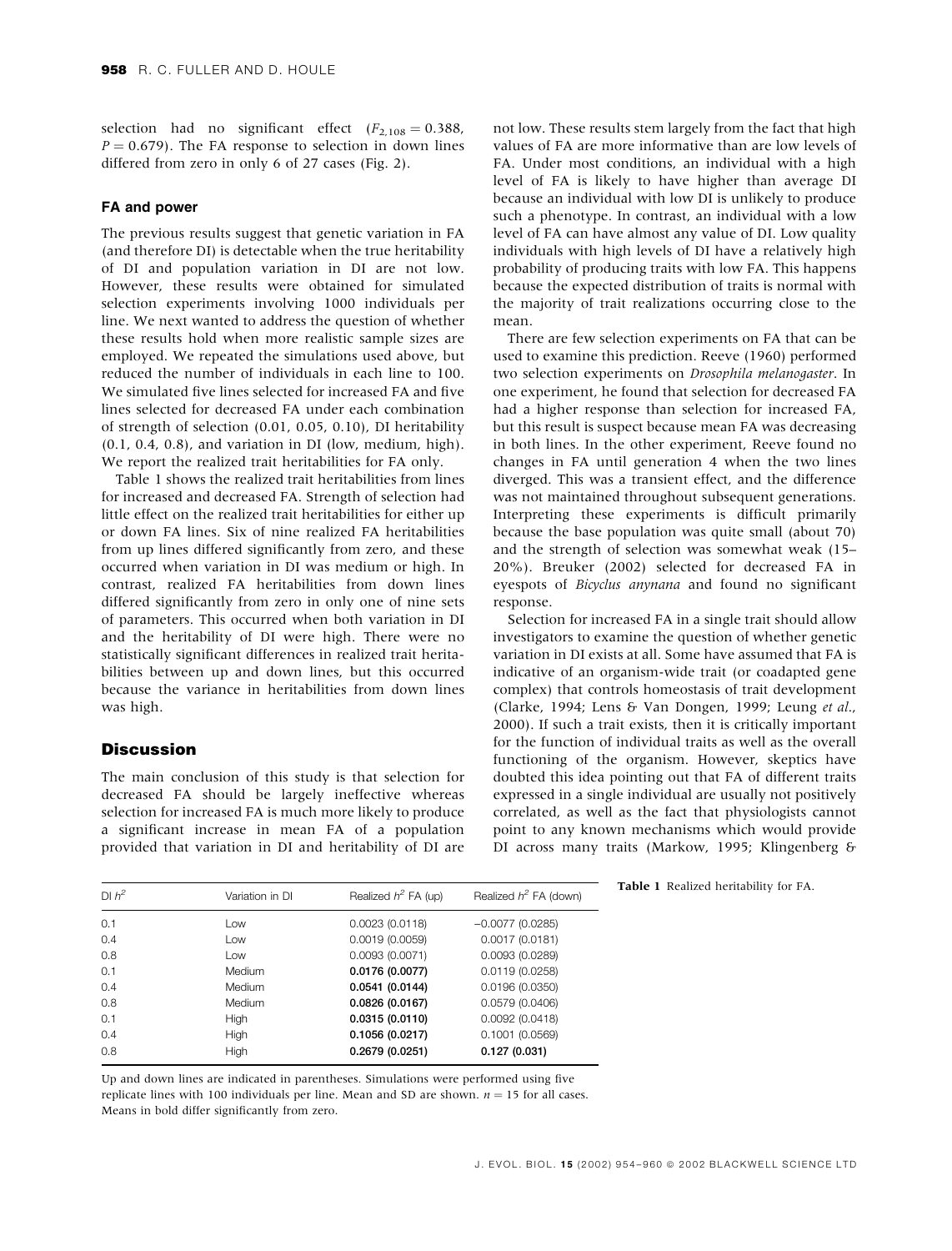Nijhout, 1999; Bjorksten et al., 2000a). Selecting on increased FA in a single trait will allow us to finally answer this question. If there is an organism-wide property controlling the stability of trait development, then increases in FA in one trait as a result of selection should be correlated with increases in FA in other traits that have not been selected upon. Such an experiment might find suites of traits that have correlated responses to selection, but other traits which are unresponsive (e.g. increases in overall feather asymmetry, but not increases in skeletal asymmetry).

Selection for increased FA should also help to resolve the controversy of whether FA is a meaningful measure of genetic stress (Clarke, 1994; Bjorksten et al., 2000b; Lens et al., 2000). The assumption has been that individuals with good genes should have low DI, and therefore low FA. However, it is conceivable that FA is not linked to genetic quality and can evolve independently of fitness (Nijhout & Emlen, 1998; Klingenberg & Nijhout, 1999). Support for the link between FA and genetic quality will be found if selection for increased FA results in selection for deleterious alleles and decreased fitness. It should be noted that several studies have approached this question by examining the relationship between inbreeding and FA (Fowler & Whitlock, 1994; Sheridan & Pomiankowski, 1997; Roldan et al., 1998; Gomendio et al., 2000). The rationale here is that inbred individuals should have lower fitness as a result of the expression of deleterious alleles. This should result in individuals with decreased homeostatic buffering abilities and increased FA. These two approaches (selection for increased FA vs. inbreeding) tackle the same problem from different directions. Selection for increased FA asks whether lines with high FA also have low fitness. Inbreeding studies ask whether inbred individuals or inbred lines with low fitness also have high FA.

These results also have important implications for mate choice involving asymmetry. The assumption is that females choose symmetrical males in order to obtain offspring with low levels of DI (Møller, 1992, 1993). Assuming a link between FA and male quality, what is the optimum level of choosiness? This study suggests that spending time and energy in attempts to mate with the most symmetrical males in a population (e.g. the upper 5%) is largely a waste because males with low FA need not have low DI. In contrast, avoiding matings with the most asymmetrical males in the population (e.g. the lower 5%) should decrease DI for offspring provided that there is heritability in DI and an intermediate amount of variation in DI in the population.

Can a response to increased selection on FA ever be detected when variation in DI is low and when the heritability of DI is low? Our results indicate that selection for increased FA in a single trait is unlikely to generate a significant response in FA in one generation when both variation in DI and the heritability of DI are low. The same result is also obtained when larger

populations are simulated. Even when the base population is comprised of 100 000 individuals (an unrealistic size for nearly any organism on which FA can be measured), a significant response cannot be detected in our simulations after a single generation of selection, although DI is heritable. Similar results were obtained in a simulation study where we tried to determine the minimum sample size needed to detect additive genetic variation in DI and FA (Fuller & Houle, in press). We found that when variation in DI is low and DI heritability is low, nearly 1 000 000 individuals are needed to detect additive genetic variation in a standard half-sib design. Of course, over multiple generations of selection, a response may be detectable (Endler, 1985). However, simulations of five generations of selection on populations of 1000 individuals were unable to detect a response in FA, although significant responses in DI were observed. The noisy relationship between FA and DI easily obscures small differences in DI.

Finally, it is worth noting that selection experiments for decreased FA are not without value. Both natural and sexual selection are expected to favour low FA (Van Valen, 1962; Watson & Thornhill, 1994; Blows & Sokolowski, 1995). Selection experiments for decreased FA examine the degree to which such a phenomenon can readily occur. This is an important question. However, if one is interested in knowing whether or not heritable variation in FA (and DI) exists, then one should select for increased FA. Our simulations indicate that under most conditions the power of detecting the presence of additive genetic variation in FA (and DI) is increased when selecting for higher values of FA. Selection for decreased FA is less effective because low values of FA are not as informative about DI. These results hold even when more realistic sample sizes (100 individuals per selection line) are used. However, no selection regime can readily detect additive genetic variation when variation in DI and the true heritability of DI are low.

#### Acknowledgments

We thank Casper Breuker for giving us access to unpublished data. R.C. Fuller was supported by a University Fellowship from Florida State University.

## References

- Bjorksten, T.A., Fowler, K. & Pomiankowski, A. 2000a. What does sexual trait FA tell us about stress? TREE 15: 163–166.
- Bjorksten, T.A., David, P., Pomiankowski, A. & Fowler, K. 2000b. Fluctuating asymmetry of sexual and nonsexual traits in stalk-eyed flies: a poor indicator of developmental stress and genetic quality. J. Evol. Biol. 13: 89–97.
- Blows, M.W. & Sokolowski, M.B. 1995. The expression of additive and non-additive genetic variation under stress. Genetics 140: 1149–1159.